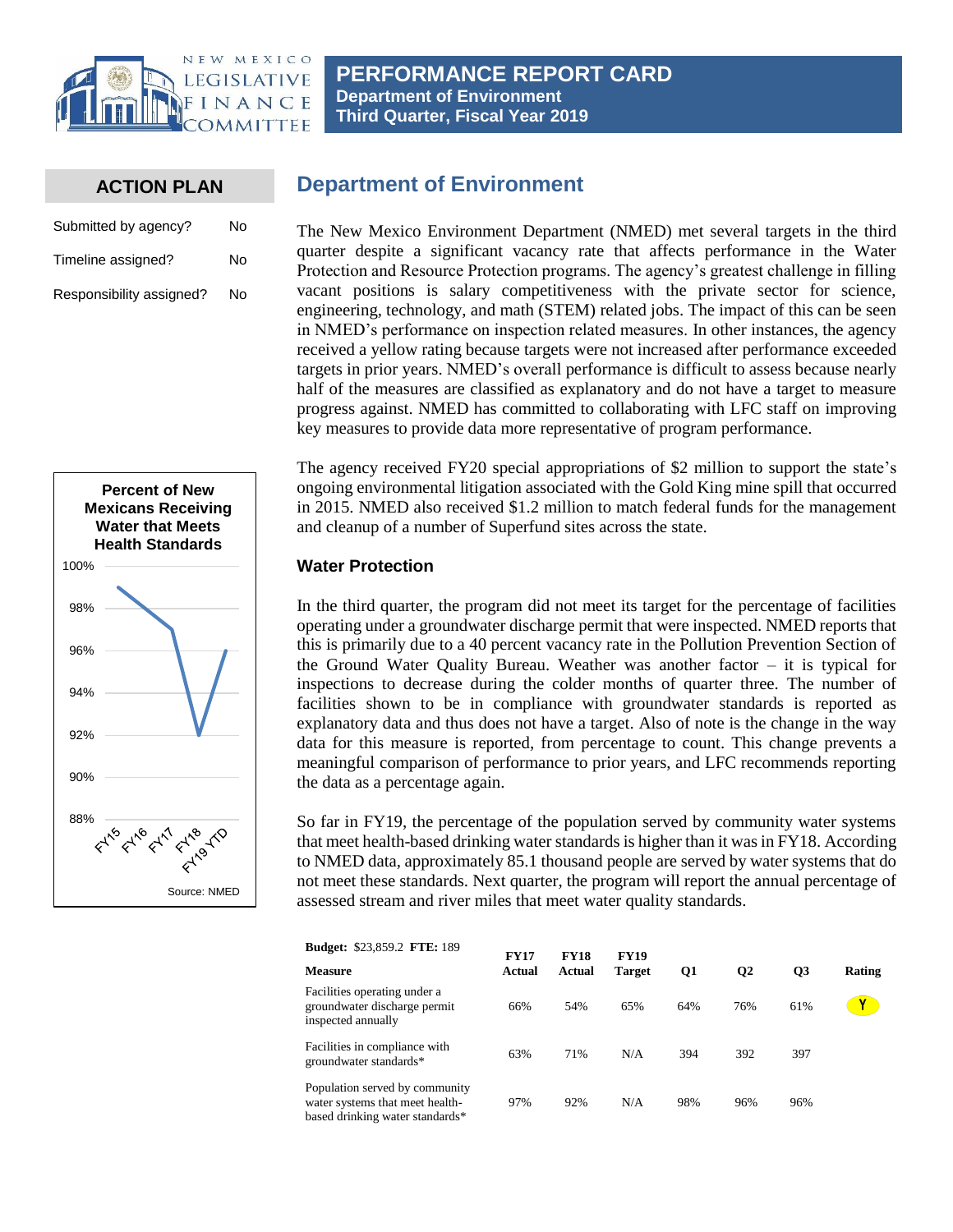

# **PERFORMANCE REPORT CARD Department of Environment Third Quarter, Fiscal Year 2019**



| EPA clean water state revolving<br>loan fund capitalization grant and<br>matching state funds that are for<br>wastewater infrastructure* | <b>NEW</b> | <b>NEW</b> | N/A | 23%   | 13%   | 61%   |  |
|------------------------------------------------------------------------------------------------------------------------------------------|------------|------------|-----|-------|-------|-------|--|
| New loans from the rural<br>infrastructure and clean water<br>revolving funds' programs, in<br>millions, cumulatively*                   | \$11.3     | \$22.4     | N/A | \$2.5 | \$2.5 | \$7.0 |  |
| <b>Program Rating</b>                                                                                                                    |            |            |     |       |       |       |  |
| *Measures are classified as explanatory and do not have targets.                                                                         |            |            |     |       |       |       |  |

### **Resource Protection**

For FY19, the program reduced the target for hazardous waste generators inspected from 40 percent to 20 percent despite meeting the higher target in FY18. The FY19 target was reduced to match an approved federal Environmental Protection Agency (EPA) grant work plan. As of the third quarter, the program has met the reduced target. The measure for underground storage tank facility compliance also has a target that is lower than the reported FY18 actuals. The program has exceeded the target but is slightly below reported performance in FY18. These measures were given yellow ratings because FY19 targets were not increased to correspond to FY18 actual data as LFC recommended during the FY19 budget recommendation process.

| <b>Budget:</b> \$14,031.2<br><b>FTE: 133</b>                                                                   | <b>FY17</b> | <b>FY18</b> | <b>FY19</b>   |      |                |                |        |
|----------------------------------------------------------------------------------------------------------------|-------------|-------------|---------------|------|----------------|----------------|--------|
| <b>Measure</b>                                                                                                 | Actual      | Actual      | <b>Target</b> | Q1   | Q <sub>2</sub> | Q <sub>3</sub> | Rating |
| Large quantity hazardous waste<br>generators inspected and in<br>compliance, cumulatively                      | 18%         | 40%         | 20%           | 5.8% | 11.6%          | 20.9%          |        |
| Underground storage tank facilities<br>compliant with release prevention<br>and release detection requirements | 87%         | 88%         | 77%           | 86%  | 86%            | 86%            |        |
| Solid waste facilities and infectious<br>waste generators found in<br>compliance with solid waste rules        | 98%         | 94%         | 95%           | 100% | 96%            | 94%            | G.     |
| Landfills compliant with<br>groundwater sampling*                                                              | 97%         | 96%         | N/A           | 96%  | 100%           | 100%           |        |
| <b>Program Rating</b>                                                                                          |             |             |               |      |                |                |        |

\*Measure is classified as explanatory and does not have a target.

### **Environmental Protection**

Although NMED does not regulate air quality in Bernalillo County, the largest population center, or for tribal lands, the measure is still reported as explanatory data with a target of 100 percent.

| <b>Budget: \$21,907.7 FTE: 238.5</b>                                    |                       |                       |                              |      |      |      |        |  |
|-------------------------------------------------------------------------|-----------------------|-----------------------|------------------------------|------|------|------|--------|--|
| <b>Measure</b>                                                          | <b>FY17</b><br>Actual | <b>FY18</b><br>Actual | <b>FY19</b><br><b>Target</b> | 01   | Ο2   | O3   | Rating |  |
| Priority food-related violations<br>from inspections that are corrected | 100%                  | 100%                  | 100%                         | 100% | 100% | 100% | G      |  |
| Days with good or moderate air<br>quality index rating                  | <b>NEW</b>            | <b>NEW</b>            | 100%                         | 67%  | 100% | 96%  | G      |  |